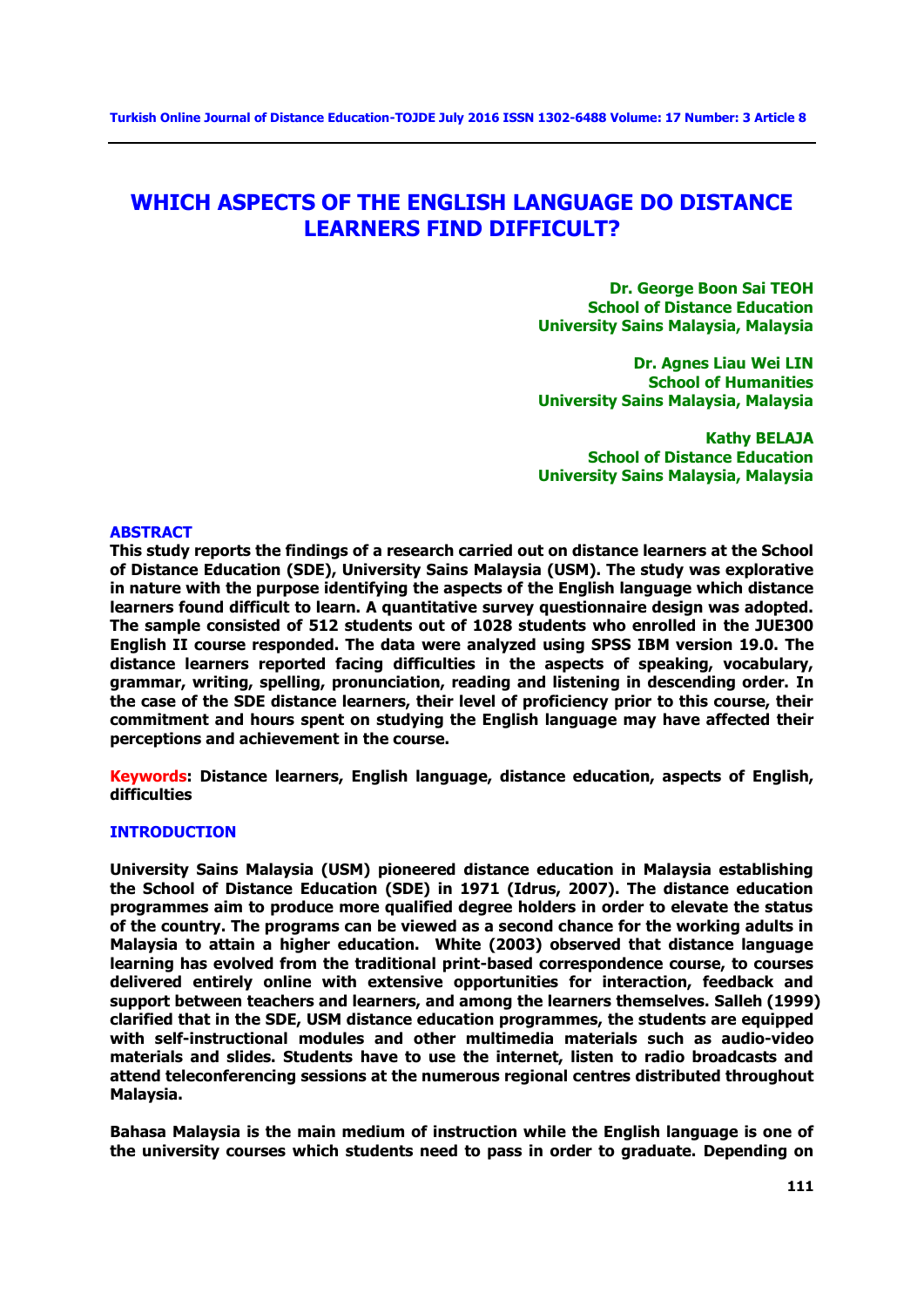**the level of proficiency the students have attained for their English prior to registering as students; the distance learners need to obtain the required English proficiency credit units to graduate (School of Distance Education Guidebook 2014/2015).**

**This paper deliberates on the JUE 300 English II course; which is an upper-intermediate course focusing on the further development of the students' four language skills (listening, speaking, reading and writing) and improving the students' grammar and vocabulary. This will equip the students with the knowledge and skills to communicate effectively in everyday activities as well as in academic and job situations. For the JUE 300 English II course, the students are provided with a module consisting of 10 units for their self-study. There are also five audio recorded lectures placed in the e-learning portal of the SDE, USM for the students to refer to at their convenience. There are also two slots of face-to-face sessions during the Intensive course. The students are assessed via coursework, continuous assessment and the final exam.**

# **LITERATURE REVIEW**

**The study is guided by the theoretical underpinnings of Knowles (1973), Ellis (1994), Krashen (1994) and McGroarty (1996). Knowles (1973) highlighted that in andragogy; teachers need to understand the characteristics of adult learners. Adult learners require practical, relevant content, materials and activities that cater to their needs and interests and enable them to exhibit their skills and knowledge. Meanwhile, Ellis (1994) explained that second language acquisition is a complex process, involving many interrelated factors. The term 'Second language acquisition' (SLA) refers to the subconscious or conscious processes by which a language other than the mother tongue is learnt in a natural or a tutored setting. Ellis stressed that there are affective prerequisites to acquisition such as a positive orientation to speakers of the language. The amount of skills and knowledge, called competence, will be acquired through input, and certainly the initial production will not be very accurate. Next, the Affective Filter Hypothesis in Krashen's (1994) Monitor theory explains why some people acquire a second language while others cannot. According to Krashen, some learners may not receive enough input due to attitude, anxiety, a lack of self confidence and motivation. If a learner is anxious or fearful, has low motivation and self esteem, then the affective filter will be high thus hindering language acquisition. If the opposite is true, the affective filter will be low and thus enabling acquisition. Also, according to McGroarty (1996), attitude has cognitive, affective and conative components; the cognitive component focuses on the cognition and thoughts, the affective deals with emotions and the conative component determines how an individual acts on those thoughts and feelings.**

**McGroarty (1996) asserts that an individual's attitude involves his or her beliefs, emotional reactions and behavioral tendencies related to the object of the attitudes. Various researchers have also discussed the effects of the affective states of learners on their language learning process (Bailey, 1983 and Guiora, 1983). It is more challenging for distance learners to learn English via distance education than for students undergoing conventional classroom teaching and learning in the universities which is caused by the remoteness of the learning situation. This can mean isolation for the learner as there are communication difficulties for the students to communicate with their teachers. Teoh, Liau and Belaja (2010) identified five institutional reasons inducing difficulties in adult distance learners at the SDE in learning the English language via distance education. The institutional reasons included issues such as interaction, English Language Course, Course lecturer, Learning module and E-learning portal, audio and visual materials. To support the students in distance education programmes; Tait (2003) underscored that learner support in distance education needs to focus on students' engagement to enable them to pursue their degree successfully. Thus, research on distance learners' perceptions about language learning is important because it is practical to assume that their viewpoints have an effect on their learning and eventually their achievements. At present, not much**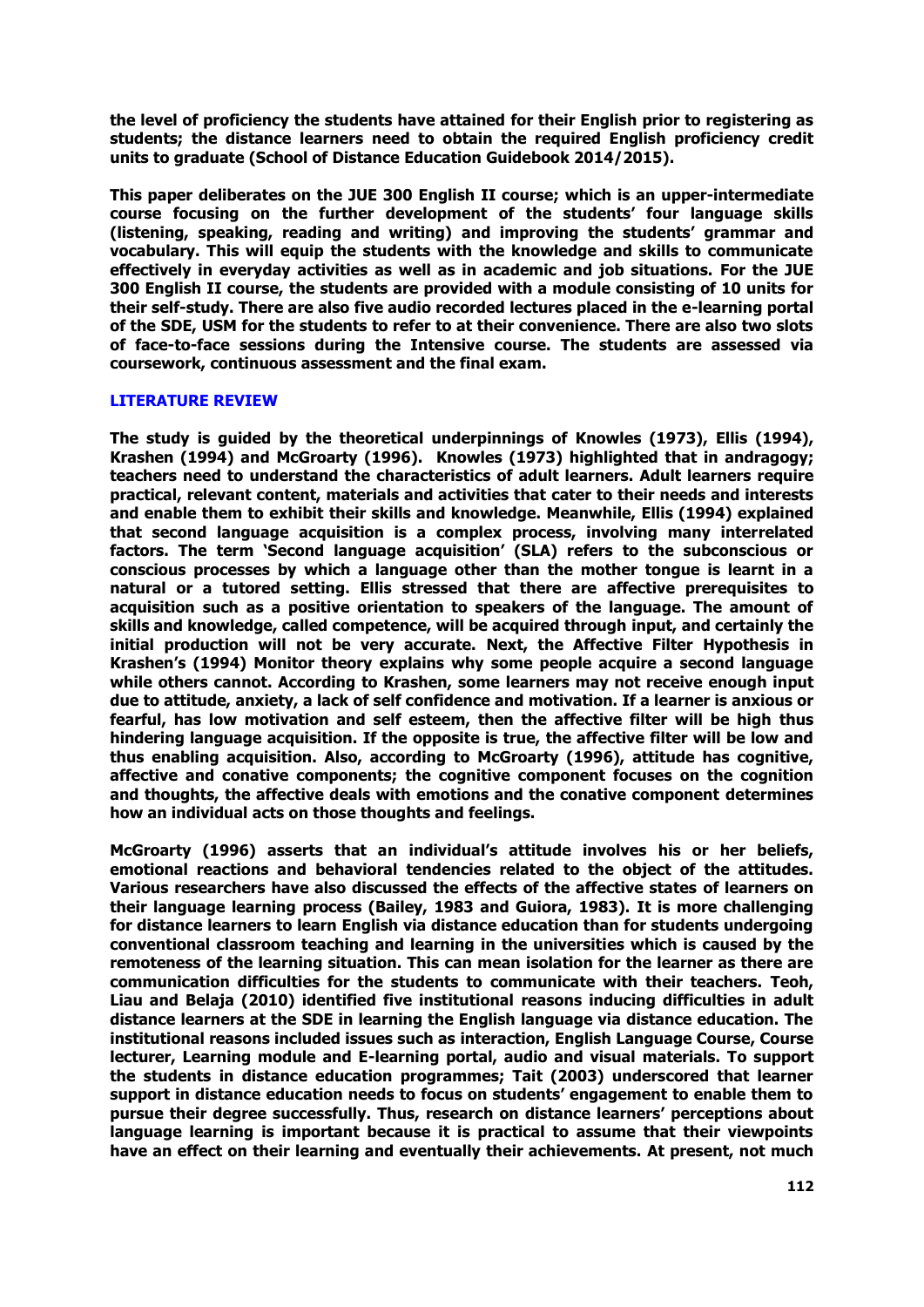**is known about the aspects of the English language that distance learners experience when learning English at SDE, USM. Thus, this study fills the gap by addressing the following research question; which aspects of the English language do distance learners find difficult when studying their JUE 300 English II course at the SDE, USM. The findings would inform the School of Distance Education of her students' difficulties for reference so that SDE, USM can offer good learner support and put into place measures that can ameliorate the situation.**

### **METHODOLOGY**

#### **Participants**

**In this study, the researchers employed convenience sampling as it includes the whole population of the JUE 300 English language learners. Convenience sampling is convenient and is the least costly in terms of time and money (Ferber, 1977). All JUE 300 students enrolled in the JUE 300 course totaling 1028 were invited to participate. JUE 300 is a level II course at SDE USM. A total of 512 students voluntarily returned complete questionnaires of this survey. The age range of participants is shown in Table 1.**

| Age range of participants | <b>Frequency</b> | <b>Percent</b> |
|---------------------------|------------------|----------------|
| 20 - 30 years             | 138              | 27.0           |
| 31 - 40 years             | 289              | 56.4           |
| 41 - 50 years             | 72               | 14.1           |
| $> 50$ years              | 13               | 2.5            |
| <b>Total</b>              | 512              | <b>100.0</b>   |

| Table: 1 |                                  |  |  |  |  |
|----------|----------------------------------|--|--|--|--|
|          | <b>Age Range of Participants</b> |  |  |  |  |

#### **Instrument**

**The questionnaire comprised three sections. The items in the first section consisted of eight aspects of the English language that learners might find difficult to learn, namely writing, speaking, reading, listening, pronunciation, grammar, spelling and vocabulary. In the second section, there were 16 items regarding various factors which can induce difficulty in learners to learn the English language via distance education. The third section comprised 31 items which relate to reasons learners might find language learning via distance education difficult. This paper only focuses on the aspects of the English language which the distance learners found difficult to learn via their distance education mode.**

**The eight aspects the distance learners were asked to identify as being difficult to learn were: (A1), speaking (A2), pronunciation (A3), reading (A4), grammar (A5), spelling (A6), listening (A7) and vocabulary (A8). Respondents indicated their response to each item based on a five-point Likert scale (1 = Strongly disagree; 2 = Disagree; 3 = Neutral; 4 = Agree, and; 5 = Strongly Agree). The questionnaire was checked and validated by a senior lecturer with a PhD from the SDE, USM, who has many years of experience teaching the English language course through distance education. The purpose of validation is to ensure the contents in the questionnaire were suitable for the target research sample and was relevant to the research objectives.** 

#### **Procedure**

**The questionnaires were distributed to the students of the course at the first JUE 300 English course lecture during the Intensive Course. The researchers clarified that participation in the study was voluntary and no extra course credits were given for participation. The researchers gave the participants sufficient time to complete the questionnaires. Students who were willing to participate were requested to return the questionnaires by the end of the Intensive Course. The students had approximately three weeks to complete and hand in the questionnaires. Collection boxes were prepared and were located at the main office and in**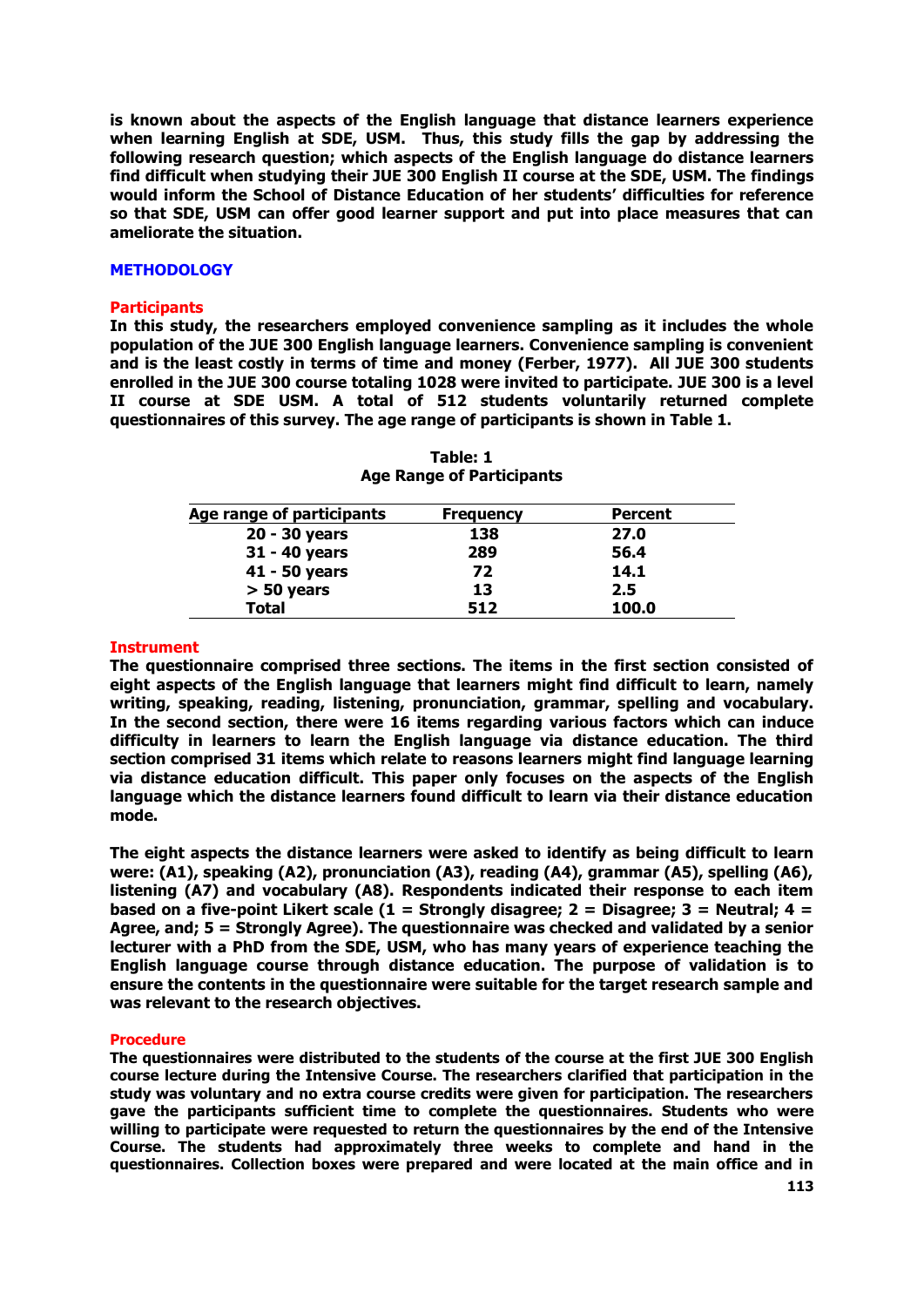**front of the course lecturer's office to ensure convenience for learners to hand in the questionnaires.**

## **Data Analysis**

**The data were analyzed using the SPSS IBM version 19.0. Internal consistency reliability is a measurement about whether the single test is consistent among the items as well as the whole test (Darren & Malley, 2003). In this study, the Cronbach's alpha approach generated by SPSS was used to measure the reliability and suitability of questions in the questionnaire. As shown in Table 2, the overall Cronbach's alpha value for the aspects of the English language which distance learners found difficult was 0.870. Based on Table 3, the Cronbach's alpha value shows that the questionnaire is reliable (Darren & Mallery, 2003).**

|                                           | Table: 2 |  |
|-------------------------------------------|----------|--|
| <b>Cronbach's Reliability Test Result</b> |          |  |

| Questionnaire                                                | <b>Number</b><br>of Items | <b>Cronbach's Alpha</b><br><b>Coefficient</b> |
|--------------------------------------------------------------|---------------------------|-----------------------------------------------|
| Aspects of English language which learners find<br>difficult |                           | 0.870                                         |

| Table: 3                                                                         |  |
|----------------------------------------------------------------------------------|--|
| Description of Cronbach's Alpha Coefficient Reliability (Darren & Mallery, 2003) |  |

| <b>Cronbach's Alpha Coefficient</b> | <b>Description</b>               |
|-------------------------------------|----------------------------------|
| Alpha $> 0.9$                       | Very good                        |
| Alpha $> 0.8$                       | Good                             |
| Alpha $> 0.7$                       | <b>Accepted</b>                  |
| Alpha $> 0.6$                       | <b>Questionable and accepted</b> |
| Alpha $> 0.5$                       | <b>Weak and accepted</b>         |
| Alpha $> 0.4$                       | <b>Not accepted</b>              |

## **RESULTS AND DISCUSSION**

**Table 4 shows the aspects of the English language that distance learners found difficult to learn via the distance education mode at SDE, USM.**

| Table: 4                                                 |  |
|----------------------------------------------------------|--|
| Aspects of the English language learners found difficult |  |

| Item           | <b>Questions</b>                                                | N   | μ    | <b>SD</b> |
|----------------|-----------------------------------------------------------------|-----|------|-----------|
| A1             | I find it difficult to write in English.                        | 502 | 3.27 | 0.926     |
| A <sub>2</sub> | I cannot speak fluently in English.                             | 502 | 3.45 | 0.909     |
| A <sub>3</sub> | I am not able to pronounce any English word correctly.          | 501 | 3.16 | 0.918     |
| A4             | I cannot understand the contents of any                         | 500 | 2.84 | 0.869     |
|                | book/notes/article/newspaper in English when I read it.         |     |      |           |
| <b>A5</b>      | I fare badly in sentence making because of my poor grammar.     | 502 | 3.35 | 0.861     |
| A6             | I have a lot of spelling mistakes in my writing.                | 502 | 3.23 | 0.941     |
| <b>A7</b>      | I cannot understand what others say when they speak in          | 502 | 2.65 | 0.904     |
|                | English.                                                        |     |      |           |
| A <sub>8</sub> | I find it difficult to express what I want to say because of my | 500 | 3.41 | 0.927     |
|                | limited vocabulary.                                             |     |      |           |

**N = number of respondents, μ = mean, SD = standard deviation**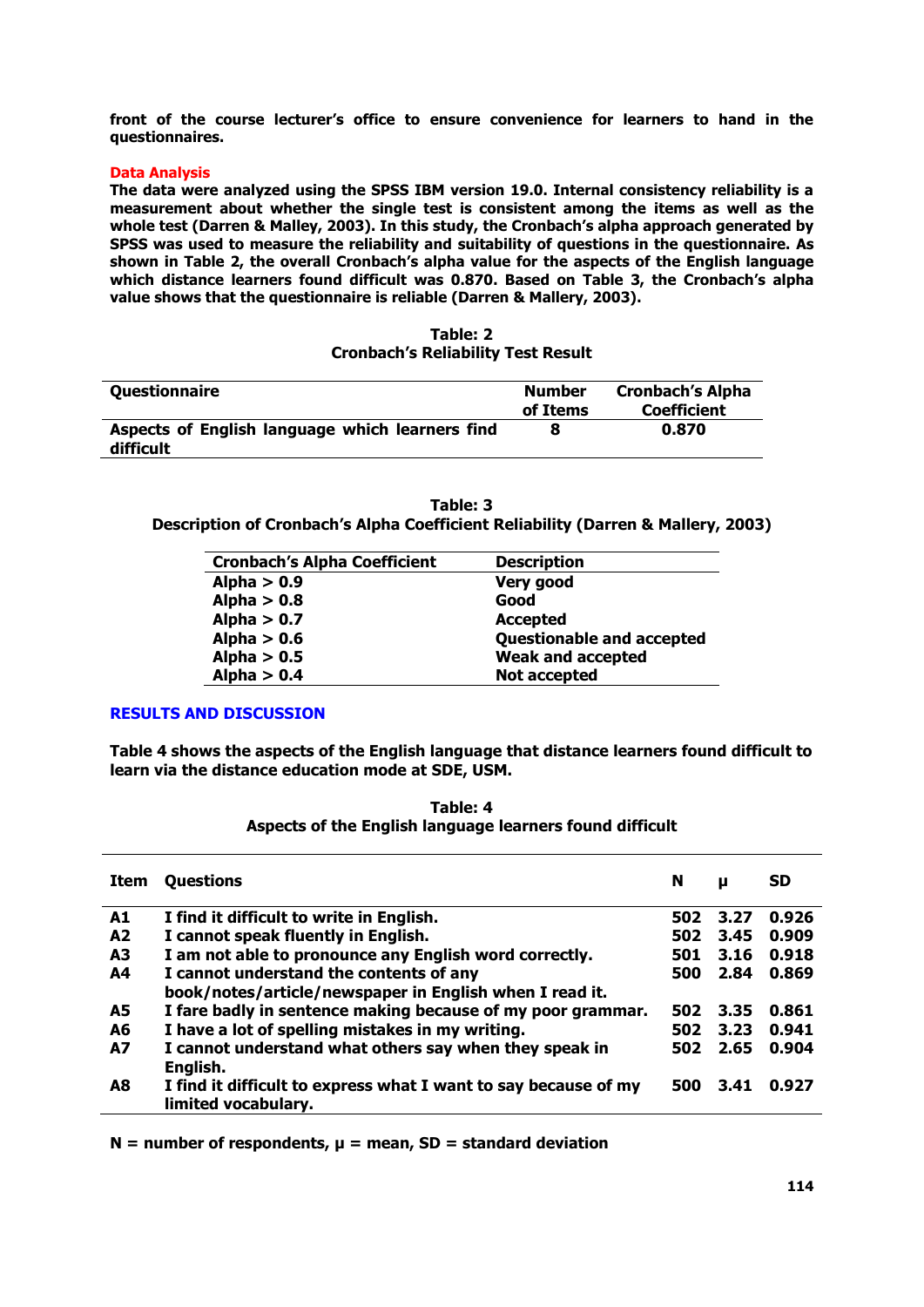**By using the mean value 1.00 to 1.49 to represent strongly disagree, 1.50 to 2.49 to represent disagree, 2.50 to 3.49 to represent neutral, 3.50 to 4.49 to represent agree and 4.50 to 5.00 to represent strongly agree; the results showed that generally respondents depicted a neutral stand for the items listed. By ranking the mean values of the items (as shown in Table 5); it is evident that speaking, vocabulary and grammar are the three main aspects of the English language learners find difficult to learn. This is followed by writing, spelling, pronunciation, reading and listening in descending order.**

| Rank         | Item | <b>Aspects</b>       | <b>Mean</b> |
|--------------|------|----------------------|-------------|
| 1            | A2   | <b>Speaking</b>      | 3.45        |
| $\mathbf{2}$ | A8   | <b>Vocabulary</b>    | 3.41        |
| 3            | A5   | Grammar              | 3.35        |
| 4            | A1   | Writing              | 3.27        |
| 5            | A6   | <b>Spelling</b>      | 3.23        |
| 6            | A3   | <b>Pronunciation</b> | 3.16        |
| 7            | А4   | <b>Reading</b>       | 2.84        |
| 8            | А7   | <b>Listening</b>     | 2.65        |

**Table: 5 Ranking of the Aspects of the English Language that Learners Found Difficult**

**The data show the following:**

- **47.5% of the students reported a response of strongly agree and agree to Item A2: I cannot speak fluently in English;**
- **45.35% of the students reported a response of strongly agree and agree to Item A8: I find it difficult to express what I want to say because of my limited vocabulary;**
- **41.1% of the students reported a response of strongly agree and agree to Item A5: I fare badly in sentence making because of my poor grammar;**
- **35.3% of the students reported a response of strongly agree and agree to Item A1: I find it difficult to write in English;**
- **38.2% of the students reported a response of strongly agree and agree to Item A6: I have a lot of spelling mistakes in my writing;**
- **35.1% of the students reported a response of strongly agree and agree to Item A3: I am not able to pronounce any English word correctly.**
- **20.0% of the students reported a response of strongly agree and agree to Item A4: I cannot understand the contents of any book/notes/article/newspaper in English when I read it.**
- **15.9% of the students reported a response of strongly agree and agree to Item A7: I cannot understand what others say when they speak in English.**

**Overall, the results show that the distance learners at SDE USM reported facing most difficulties in the aspects of speaking, vocabulary and grammar while learning the English Language via distance education at SDE USM. The distance learners felt that it was most difficult to improve their fluency in speaking English. They mentioned that it was difficult for them to express themselves due to their limited vocabulary. This is not surprising as Jilg and Southgate (2014) observed that in distance language learning, distance learners generally do not have many chances to improve their productive skills – especially speaking English in authentic real life contexts with native or good speakers of English.**

**The level of difficulty reported by the distance learners appears to be almost at a neutral level. There may be some students who experienced higher levels of difficulties as they were working adults who have just returned to studying English after a break from formal studies.**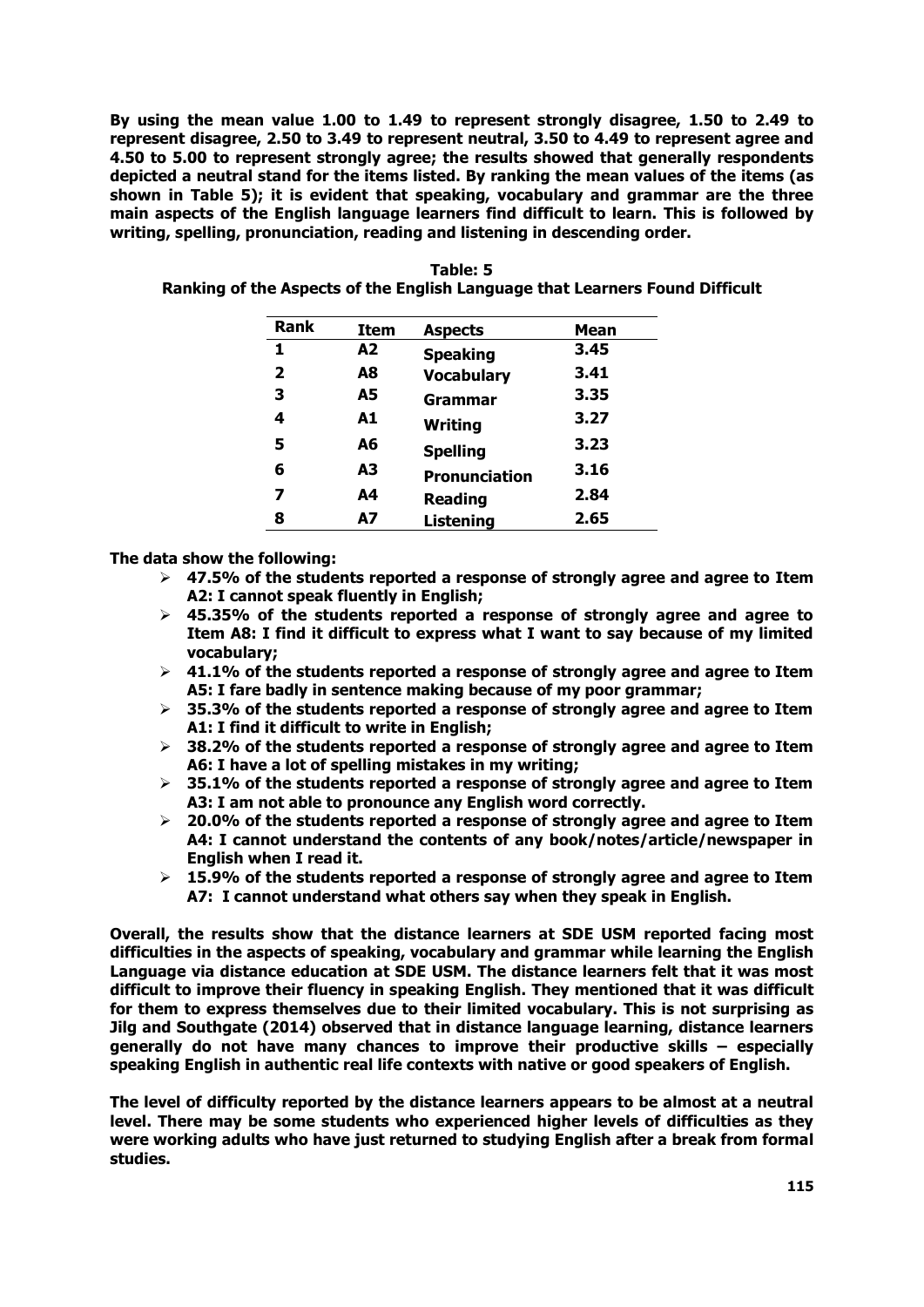**McGroarty (1996) noted that formal language study does not necessarily improve the students' perceptions towards the target language. It depends very much on the duration of study, the quality and context of teaching and learning. In the case of the SDE distance learners, their level of proficiency prior to this course, their commitment and hours spent on studying the English language could very much influence their perceptions as well as their performance in this course. This might be compounded by the nature of distance learning where the students were not able to gain access to the target language environment which would have facilitated their learning of the language. Additionally, the JUE 300 English course students at the SDE, USM were only provided with the JUE 300 English course module consisting of 10 units for their self-study. They were encouraged to access the self-instructional modules and other multimedia materials such as audiovideo materials, slides, materials from the internet at their convenience. There were only five audio recorded lectures placed in the e-learning portal of the SDE, USM which the distance learners might or might not access depending on their own initiatives. Also, there were only two slots of face-to-face sessions during the Intensive course for the students to seek clarifications from the course lecturer. These challenges that the distance learners face in a distance learning context may hamper their development of autonomous learning. (Hurd, Beaven & Ortega, 2001).**

**In their context, the language lecturer was mostly not physically present to correct and guide these students in their process especially in terms of spoken English as compared to traditional classroom settings. White (1999) termed this as working in isolation with minimal access to course lecturers. Moreover, most of the distance learners were working adults; thus, these students might not have adequate time to focus on learning English effectively as they have to study for their major subjects too. As Murphy (2008) explained although distance learners are supposed to be autonomous learners; not all the students will succeed to learn autonomously.** 

**In the search of an effective language teaching approach for distance learners; researchers, designers and instructors dealing with the teaching of English language to adult distance learners need to keep in mind Knowles' (1973) principles in andragogy in that these adult learners have characteristics which vary in terms of different cultures, learning histories and experiences.**

**In addition, as stressed by Ellis (1985), second language acquisition is a complex process, involving many interrelated factors. Hence, course designers and instructors must be aware of the individual differences that play a significant role in the learning of a language. Especially in the distance learning second language learning contexts such as SDE USM; the students have many differences in terms of age, gender, language learning history, type of occupation, expectations and peer influences which invariably influence language learning attitudes and achievement. The large class size of the JUE 300 English II course (approximately 1000 - 1200 students each academic year) also affects the interaction of the students with the course lecturers during their limited face-to face encounter and also in terms of the lecturer responding to the students' emails and phone calls.**

**As highlighted by Krashen (1994) the affective states of learners are equally influential in determining the success of learners in absorbing inputs in learning English. McGroarty (1996) also stressed that attitude has cognitive, affective and conative components; which decide the actions taken by an individual based on his/her beliefs and feeling. In the case of the SDE USM learners, it is important that their feedback about their difficulties be understood and resolved so that they do not develop a negative attitude towards learning the English course. In order to reduce the difficulties faced by the students, the students should be guided to improve their writing, reading and listening skills via encouraging them to look up particular suggested websites which can assist**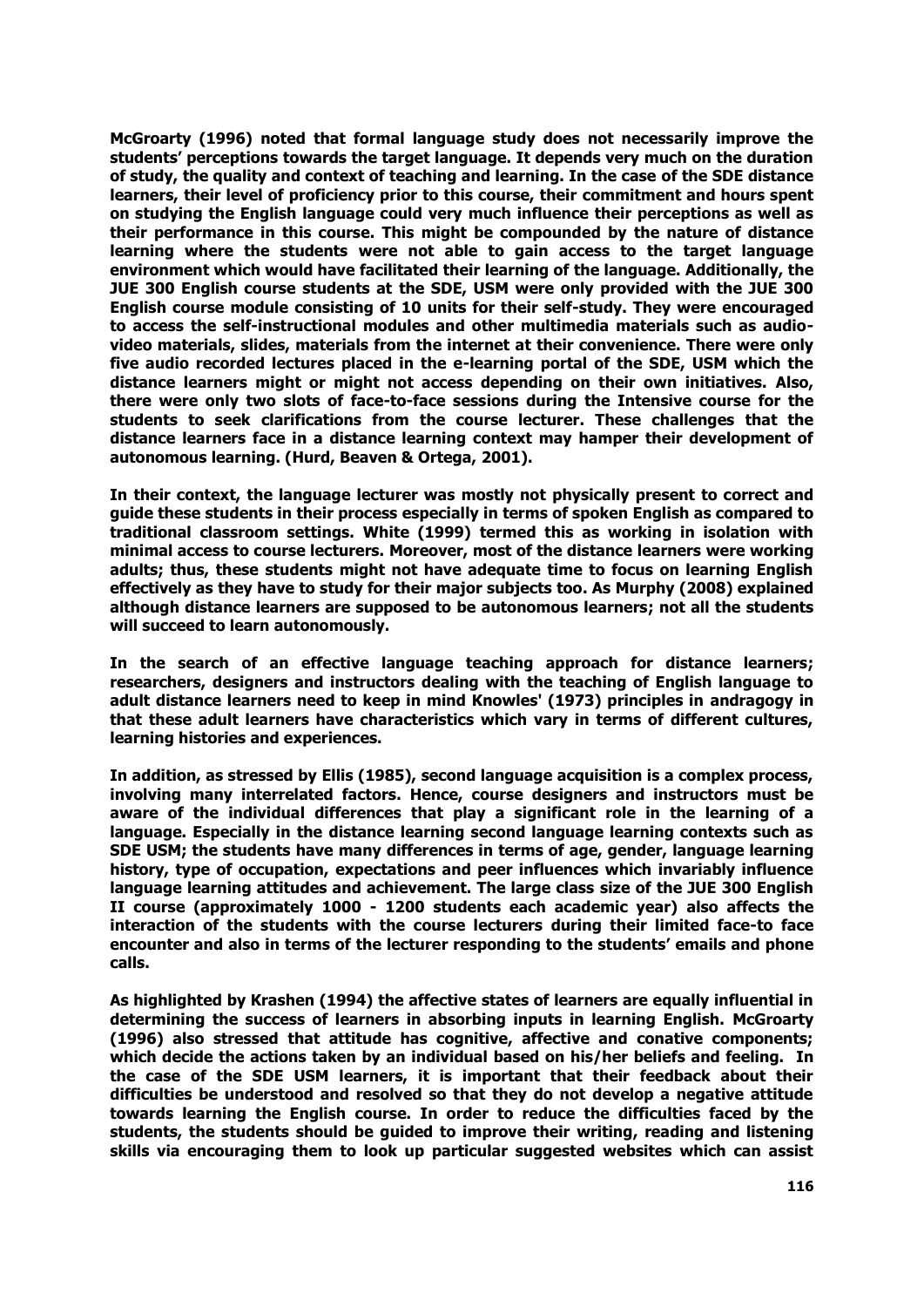**them. Students' spelling and pronunciation abilities should also be enhanced by instructing them to look up the various dictionaries available online. Students should be exposed to the various appropriate materials and teaching techniques available so that they can choose those that suit them best. If students are supported to cultivate a positive perception on learning English, they will hopefully invest more time and effort to learn the language which will influence the student's language development rate and success.**

## **CONCLUSION**

**The distance learners in this study highlighted that speaking, vocabulary and grammar as aspects they found especially difficult when it comes to learning the English language in the present situation. Based on these findings, the authors would like to make the following recommendations for designers and instructors of language learning courses in distance education: The course designers should 1) be aware of the particular needs of the distance learners especially in terms of speaking 2) increase the number of contact hours via teleconferencing sessions or traveling to regional centres to meet the students and create opportunities for students to learn, interact and seek answers to their queries in the target language 3) guide and motivate the students to spend sufficient time on reading and enriching their vocabulary as well as on practicing their communication skills and learning grammar.**

**In the quest to improve the teaching of English language to distance learners; teachers would do well to understand the background and characteristics of their students. They need to understand the students' difficulties, perceptions and environments. Students' affective state towards the language and their achievement depends very much on conditions of study and the quality of teaching and support provided. Course designers and instructors for English language teaching and learning via distance education should strive to design and develop courses which attend to these concerns. They have to ensure that the quality and context of teaching is not compromised due to the distance education mode. They need to make sure that the English language course is deemed useful, worthwhile and relevant to the students not only in terms of passing the course but also for the learner to participate in other meaningful interactions using the language and for their self-improvement, academic and professional pursuits. Better teaching materials, strategies and environment can reduce negative perceptions about the various aspects of English that students view as difficult and eventually help the students to improve and achieve success.**

## **BIODATA and CONTACT ADDRESSES of the AUTHORS**



**Dr. George Boon Sai TEOH is a senior lecturer teaching English and Distance Education at the School of Distance Education, University Sains Malaysia. For his PhD, George conducted research concerning Emotional Intelligence at the University of Cambridge, United Kingdom. His research area comprises Emotional Intelligence, Distance Education, English Language teaching and learning as well as Health and Fitness.**

**Dr. George Boon Sai TEOH, School of Distance Education, Universiti Sains Malaysia, 11800 Minden, Penang, MALAYSIA Phone: +604 6532275, Fax: +604 657 6000, Email: [georgeteoh@usm.my](mailto:georgeteoh@usm.my)**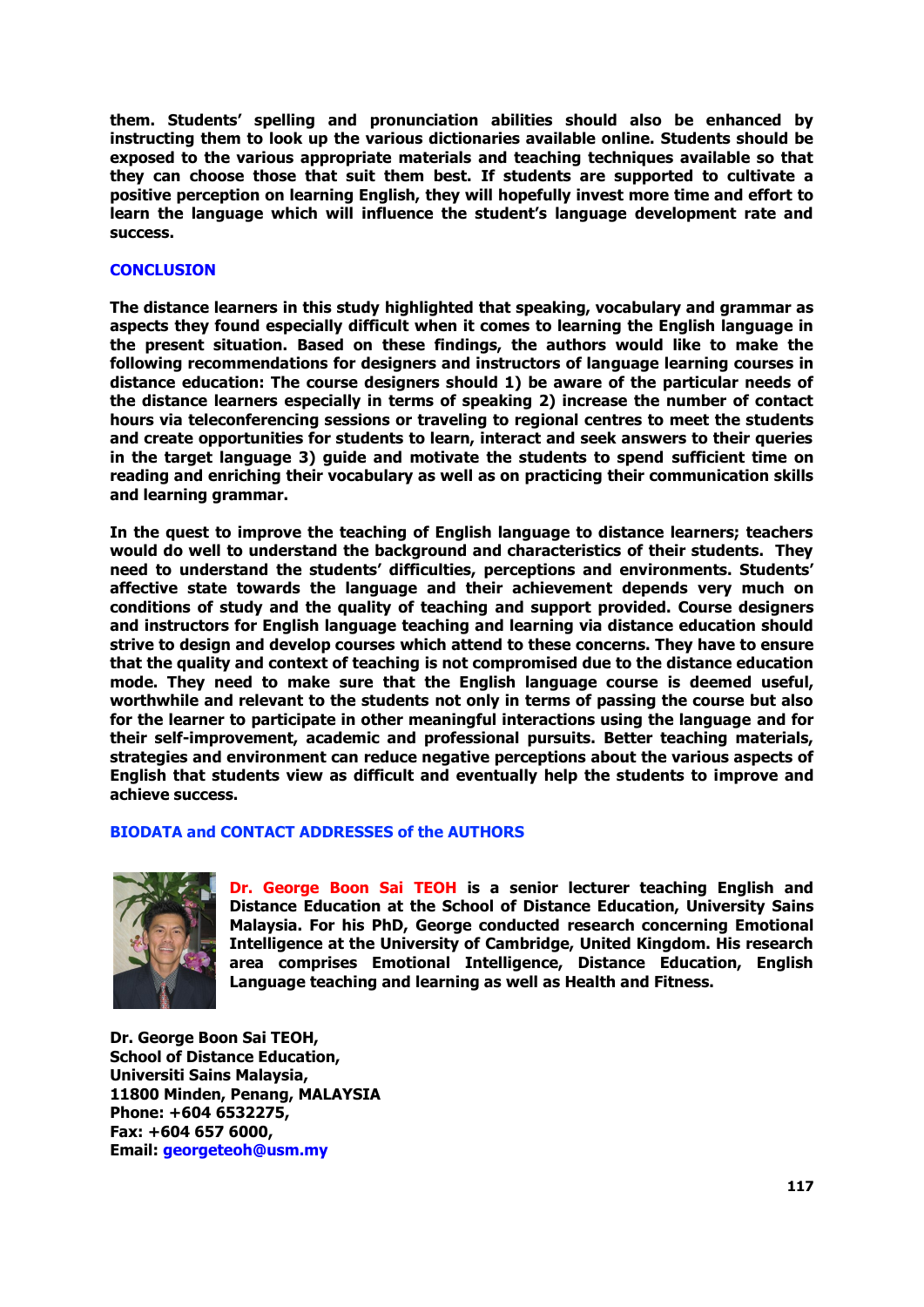

**Dr. Agnes Liau Wei LIN is a senior lecturer teaching English Literature and Research Methods at the School of Humanities, University Sains Malaysia. She obtained her BA and MA degrees from University Malaya in the field of English Literature. For her PhD, Agnes studied at the University of Cambridge, UK. Her areas of research interests encompass the Teaching and Learning of Literature in English in Malaysian schools as well as the idea of Race, Religion and aspects of Philosophy in literary texts.**

**Dr. Agnes Liau Wei LIN School of Humanities, Universiti Sains Malaysia, 11800 Minden, Penang, MALAYSIA, Phone : +604 6533338, Fax: +604 6563707, Email: [agnes@usm.my](mailto:agnes@usm.my)**



**Kathy BELAJA is a former postgraduate candidate at the School of Distance Education, University Sains Malaysia, Malaysia. Kathy's MA research was on the Effects of Lecturer's Transactional Presence towards Learners' Intrinsic Motivation in Learning English as a Second Language through Distance Education. A part of her research findings has been published in Volume 14. No. 1 of the Malaysian Journal of Distance Education in 2012.** 

**Mrs. Kathy BELAJA School of Distance Education, Universiti Sains Malaysia, 11800 Minden, Penang, MALAYSIA, Phone: +604 6532275 Fax: +604 657 6000, Email: [kathybelaja@gmail.com](mailto:kathybelaja@gmail.com)**

# **REFERENCES**

- **Bailey, K. (1983). Competitiveness and anxiety in adult second language learning: Looking at and through the diary studies. In H.W. Selinger & M.H. Long (Eds.), Classroom-oriented research in second language acquisition (pp. 67-103). Rowley, Mass.: Newbury House.**
- **Baker, C. (1993). Foundation of bilingual education and bilingualism. Clevedon: Multilingual Matters.**
- **Brown, H. D. (2000). Principles of language learning and teaching. New York: Pearson.**
- **Darren, G. & Mallery, P. (2003). SPSS for windows step by step: A simple guide and reference (4th ed.). Boston: Pearson Education.**
- **Ellis, R. (1994). The study of second language acquisition. Oxford: Oxford University Press.**
- **Ferber, R. (1977). Research by convenience. The Journal of Consumer Research, 4(1), 57 - 58.**
- **Guiora, A.Z. (1983). The dialectic of language acquisition. Langauge Learning, 33, 3-12.**
- **Hurd, S., Beaven, T. & Ortega, A. (2001) Developing autonomy in a distance language learning context: Issues and dilemmas for course writers. System, 29(3), 341-355.**